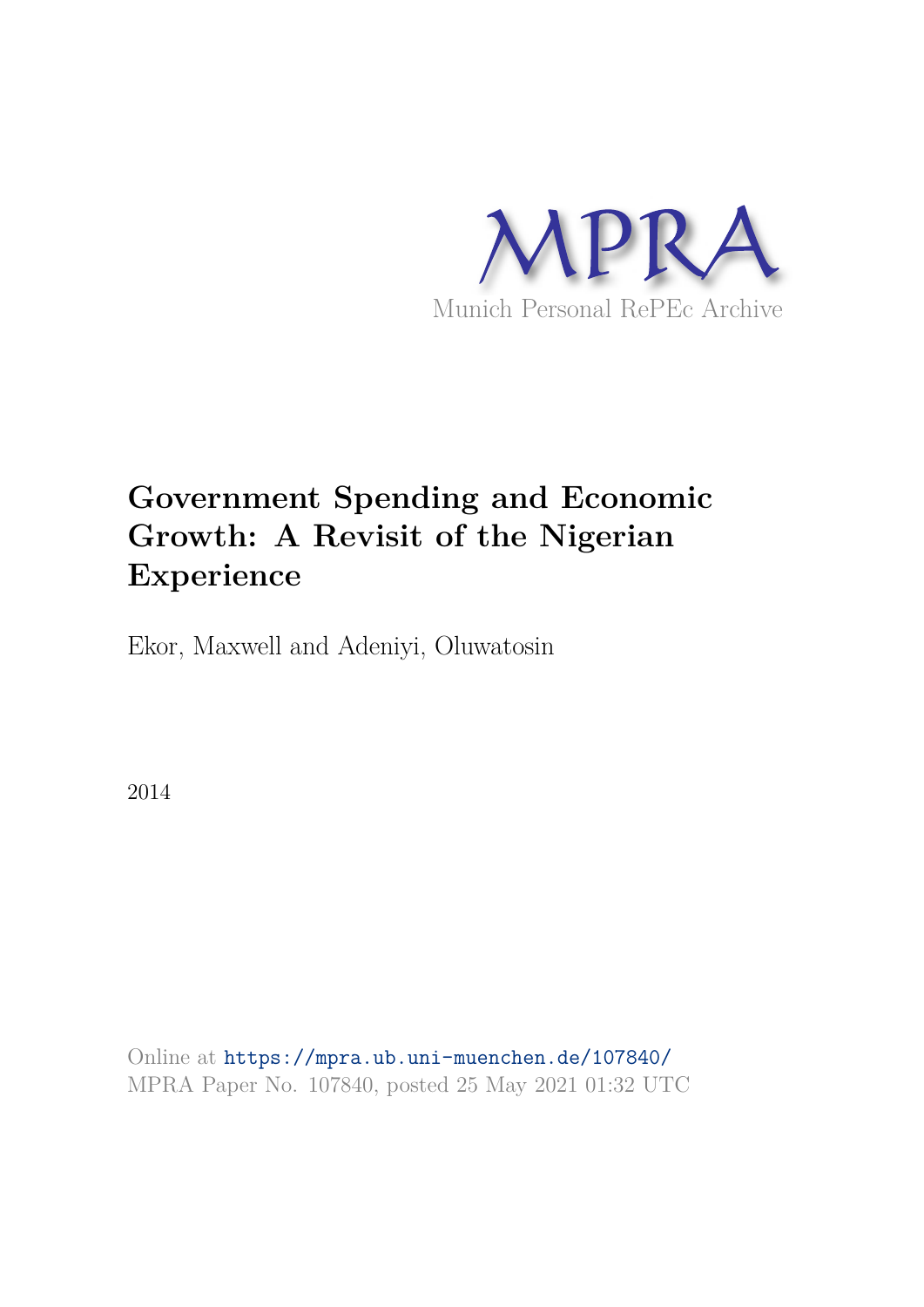## **Government Spending and Economic Growth: A Revisit of the Nigerian Experience**

Maxwell Ekor and Oluwatosin Adeniyi Centre for the Study of the Economies of Africa, Nigeria

#### **Abstract**

Given the continued debate surrounding the effectiveness and efficiency of government spending in Nigeria, this study adopts a modified Autoregressive Distributed Lag Model in order to investigate the impact of federal government spending on economic growth between 1961 and 2010. The main findings are that government total expenditure and recurrent expenditure have insignificant effect on real GDP growth irrespective of the lag period. However, capital expenditure has significant positive effect in the second lagged period. Nevertheless, the long run multiplier of government spending whether total expenditure, capital expenditure or recurrent expenditure, is negative. This means that in the long run real GDP growth is slowed by the negative government expenditure multiplier. The policy implication of the findings is that the quality and efficiency of government spending remains an issue in Nigeria as theory posits that the multiplier effect of government spending should be positive even if it is, as usual, lower than private sector investment multiplier.

#### **Introduction**

The effectiveness and efficiency of government spending in Nigeria remains a topical issue since the public sector remains a key driver of the economy. The formulation and implementation of the federal government budget, apart from helping to provide the platform on which government provides the necessary public goods, also helps the private sector to plan its activities in line with government's fiscal policies. Although there is the debate as to the optimum level of government's spending needed to boost growth, the consensus is that at some level of development, the government is needed to facilitate developmental process especially by way of infrastructure provision. Given the developmental challenges facing Nigeria as a nation, the government's drive at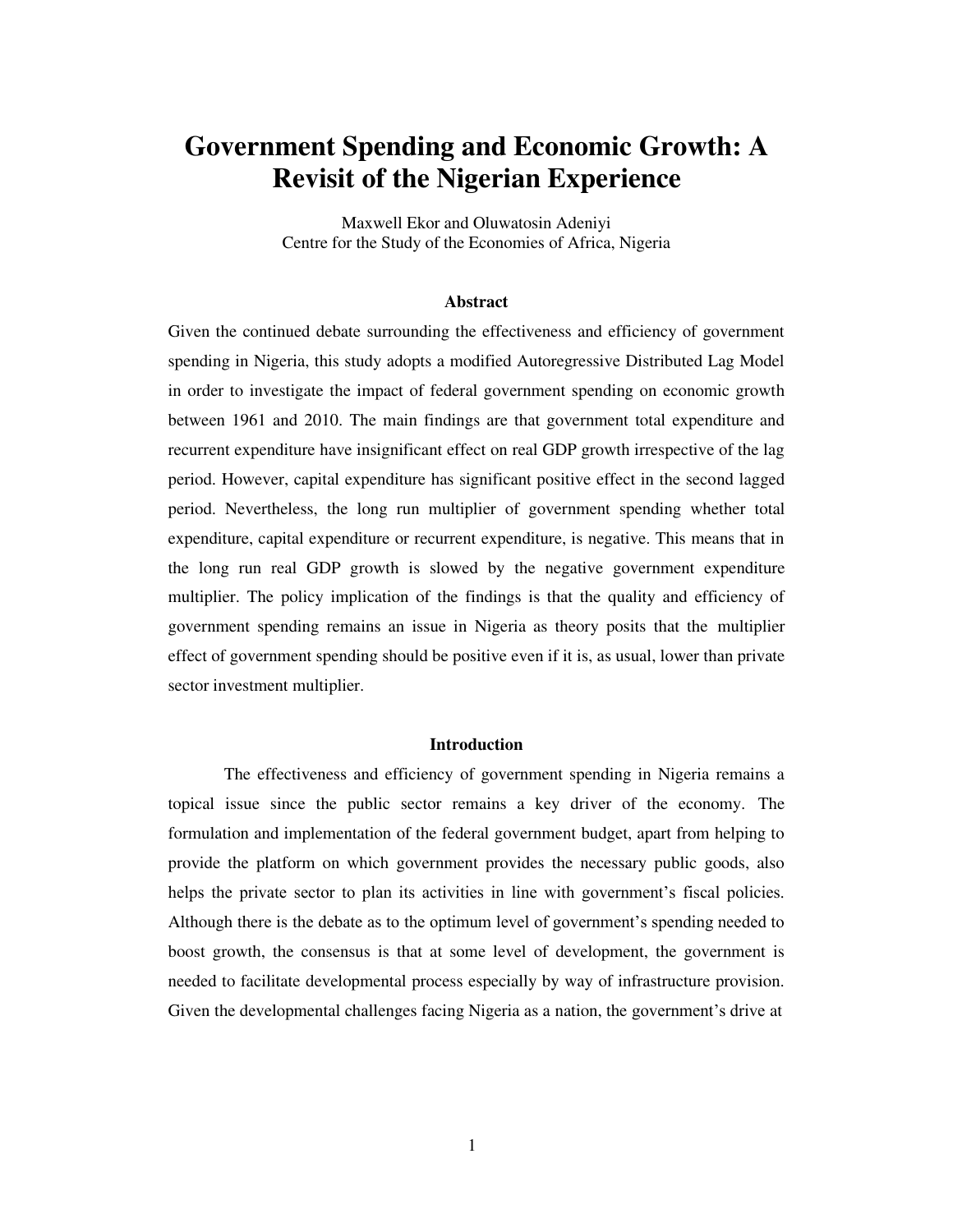encouraging private sector participation through its various reforms should be complemented with effective and efficient public sector spending. Figure 1 shows that change in total government expenditure between 1961 and 2010 averaged 27.2%, higher than average inflation rate of 17.3% in same period. Similarly, the change in total government capital expenditure averaged 29.5% which is also higher than the average inflation rate in the period. This implies that in real terms government spending has increased between 1961 and 2010.

Despite this real increase in government spending Nigeria still faces huge infrastructure challenges. Therefore, because some aspects of government spending may affect the economy with a lag, this study aims to empirically investigate the impact of government expenditure on economic growth using a modified Autoregressive Distributed Lag Model. This approach differs from most empirical studies on Nigeria that were reviewed in this study as they mostly applied the cointegration and causality methodologies. A key brickbat of these approaches remains the implicit assumption of an instantaneous response mechanism of economic growth to variations in public expenditure. Hence, a more nuanced view, which we empirically pursue in this paper, is that economic activity reacts to fiscal policy stimulus in a rather delayed manner. Thus, contemporaneous output realizations are more likely linked to immediate historical rather than current spending patterns. To dig further into this line of thought, therefore, the crux of our paper is to re-investigate the government spending-economic growth nexus in Nigeria, while inventively making allowance for possible delay effects.

Sequel to this opening section, the rest of the paper is mapped out as follows. Section two discusses the empirical literature review on the most recent and entirely Nigerian studies. The methodology is what section three summarises while section four presents the results. Section five discusses the policy implications of the findings.

#### **Empirical literature review**

This section reviews some of the studies that have been conducted on the relationship between government spending and economic growth in Nigeria. As obtains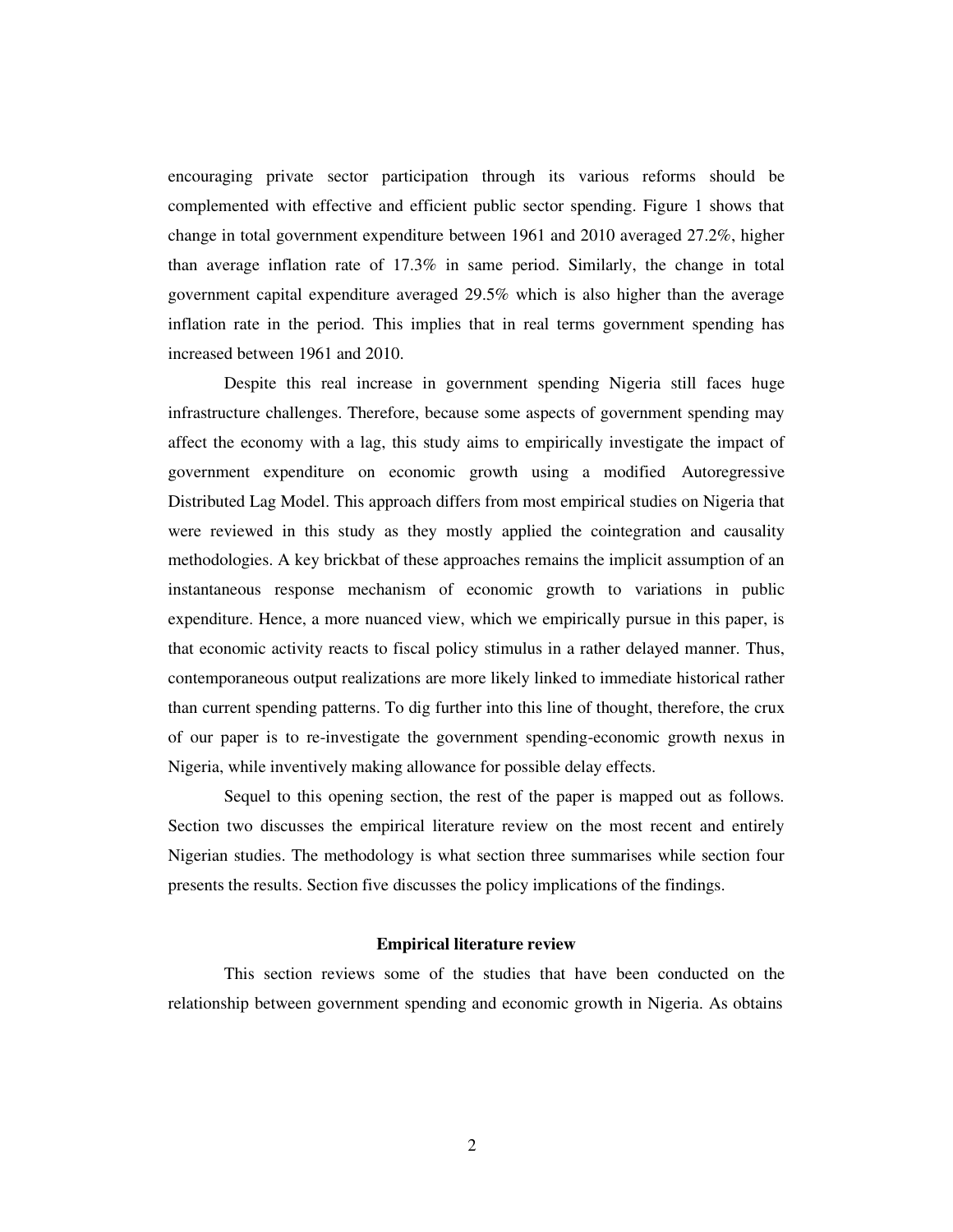in the wider literature, the conclusions from the studies on Nigeria remain inconclusive as the rest of this section demonstrates.

Chimobi (2009) conducted causality and cointegration tests and found no longrun relationship between government expenditure and national income, while causality runs from government expenditure to national Income. Babalola and Aminu (2011) also applied the cointegration approach and investigated the impact of fiscal policy on economic growth in Nigeria in the period 1977 to 2009. Their key finding was that productive expenditure positively impacted economic growth with a long-run relationship existing between them as confirmed by the cointegration test. Usman (2011) employed a reduced form model in addition to Beta coefficient, Theil's inequality and Root Means Square Error (RMSE) techniques to investigate the stability and effectiveness of fiscal policy in Nigeria. The results reveal that government spending is a major factor which influences macroeconomic activity in Nigeria.

Taiwo and Abayomi (2011) examined the trends as well as effects of government spending on the growth rate of real GDP in Nigeria using the Ordinary Least Square (OLS) technique. The study found that there is a positive relationship between real GDP growth and government spending. Olaiya *et al.* (2012) examined the causal relationships among economic growth, government expenditure and inflation rate in Nigeria in the period 1970 to 2010. The study found evidence of co-integration among the variables, while there is bi-directional causality between government expenditures and economic growth both in the short run and in the long run. Also, it was revealed that in the short run a unidirectional causality existed from economic growth and government expenditure to inflation rate while no feedback from inflation rate was observed.

While looking at specific government spending, Nurudeen and Usman (2010) investigated the effect of government expenditure on economic growth by employing a disaggregated analysis. The results reveal that government total capital expenditures, total recurrent expenditures and government expenditure on education have negative effect on economic growth. The effect of rising government expenditure on transport and communication and health results in an increase in economic growth. Similarly, Usman *et al.* (2011) investigated the effect of expenditure on a disaggregated level by focusing on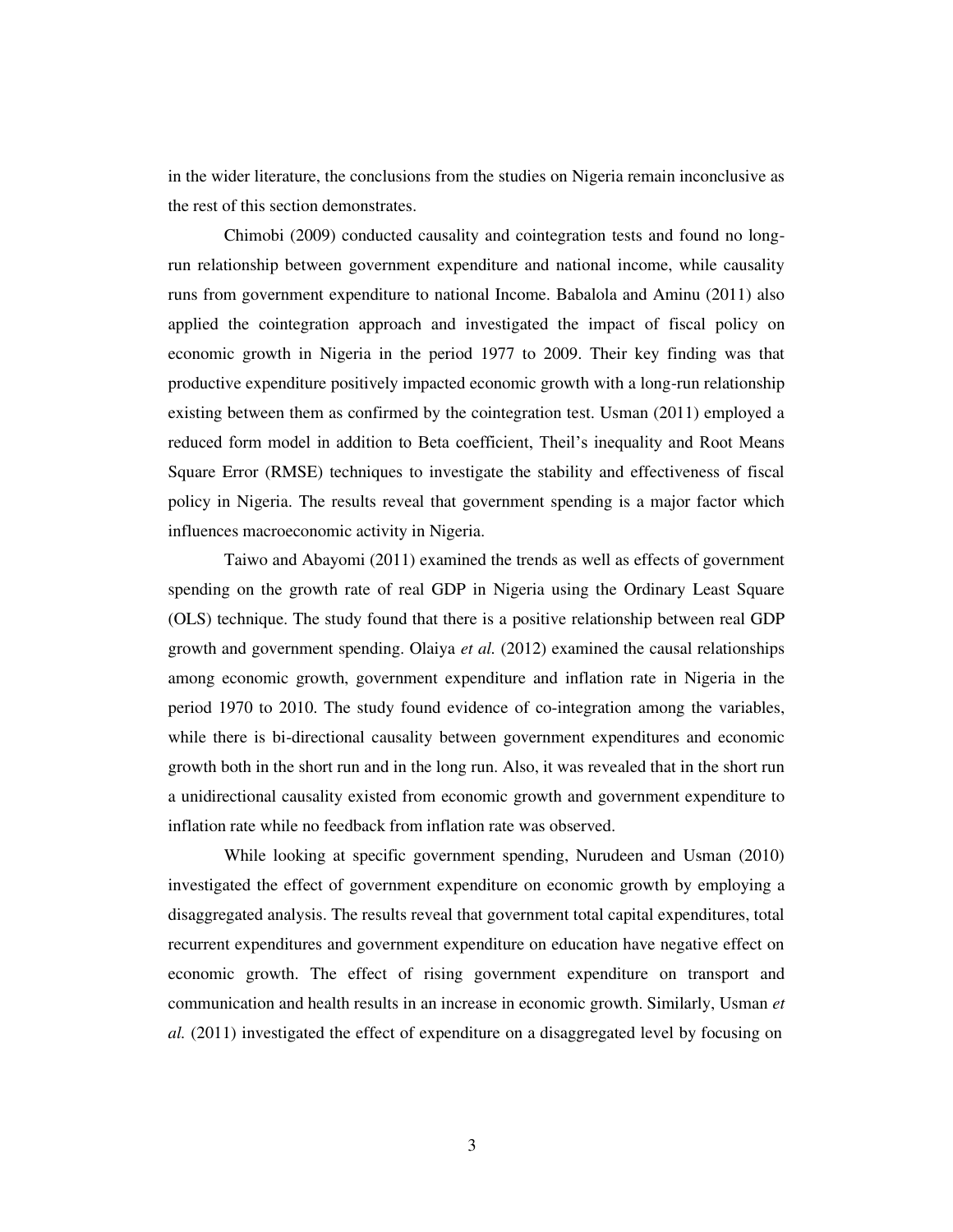education, health, transport, and administration using a multivariate time series framework. The results showed that in the short run public spending has no impact on growth but the cointegration show that there is long run relationship between public expenditure and growth.

Amassoma *et al.* (2011) also examined the relationship between the components of government expenditure (agriculture; education; health and transport and communication) and economic growth. They found that expenditure on agriculture had a significant influence on economic growth while expenditure on education, health and transport and communication had insignificant influence on economic growth. Nasiru (2012) employed the Bounds test approach to co-integration based on unrestricted error correction model and pair wise granger causality tests. The results indicate that there exists no long-run relationship between government expenditure and economic growth in Nigeria. In addition, the causality results reveal that government capital expenditure granger causes economic growth, while no causal relationship was observed between government recurrent expenditure and economic growth.

In summary, the review of some of the studies on Nigeria with respect to government spending and economic growth shows mixed results. Therefore, this study aims to contribute to the literature and the methodological approach to doing this is explained in the next section.

#### **Methodology and data sources**

This sections business centre on briefly explicating the adopted methodology for the purpose of capturing the influence of lagged effects in economic relationships in the first instance. Thereafter, brisk comments on model variables, estimation procedure and data sources make an appearance.

To kick-off, an explanatory variable may affect a dependent variable with a time lag while the dependent variable may also be correlated with lags of itself, suggesting that lags of the dependent variable should also be included in the regression. These considerations motivate the application of the Autoregressive Distributed Lag (ARDL)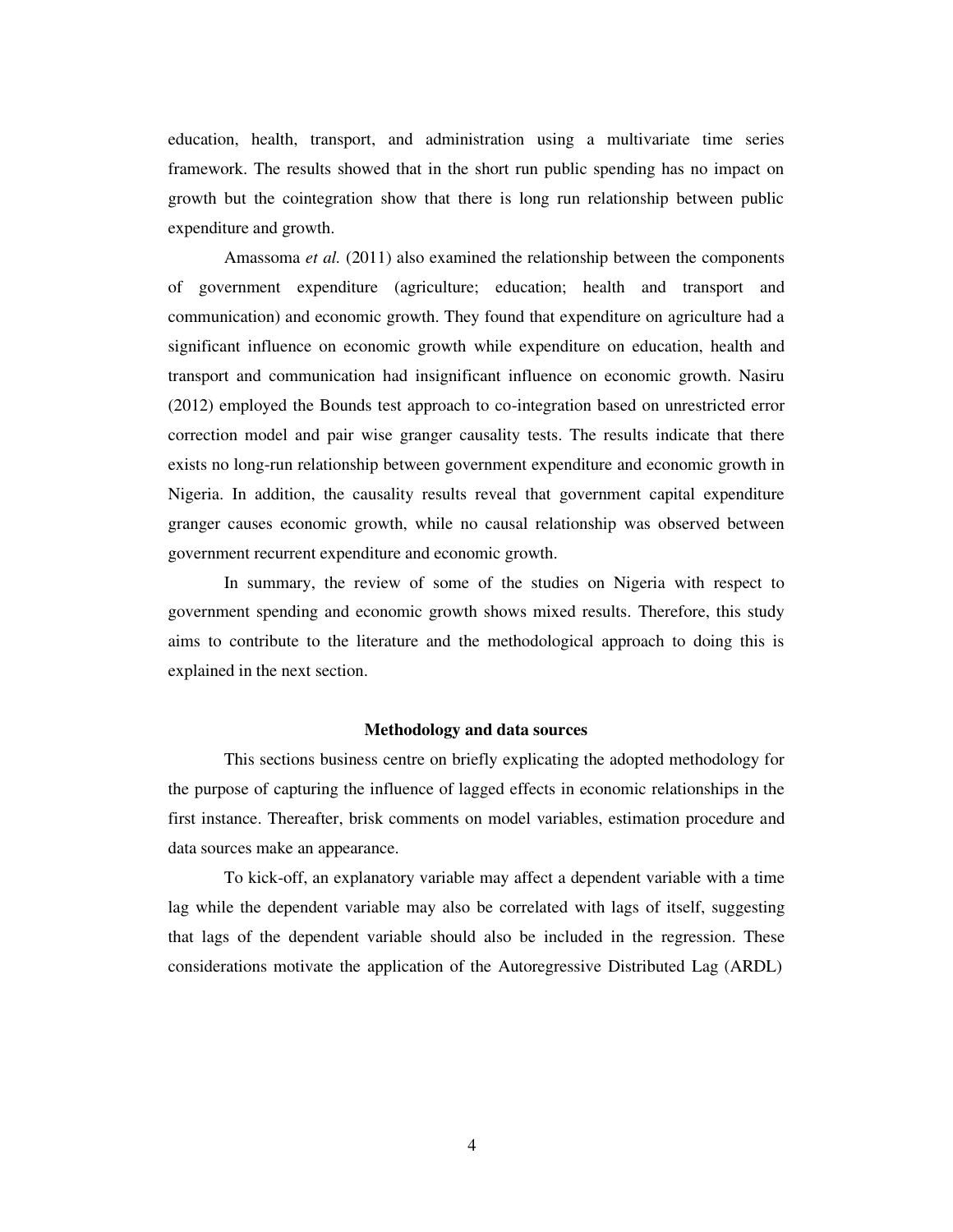model which includes lags of both the dependent and the explanatory variables as follows:

 $Yt = \alpha + \partial t + \Phi Yt - 1 + ... + \Phi pYt - p + \beta 0Xt + \beta 1Xt - 1 + ... + \beta qXt - q + et$  (1)

In this model the dependent variable Y depends on  $p$  lags of itself, the current value of an explanatory variable X, as well as *q* lags of X. The model also allows for a deterministic trend ∂t. Therefore, since the model contains *p* lags of Y and *q* lags of X we denote it by ARDL (p, q). Koop (2009) explained that a variant of the ARDL model can be estimated as stated in equation (2) below;

$$
\Delta Yt = \alpha + \partial t + \beta Yt - 1 + \lambda 1\Delta Yt - 1 + \ldots + \lambda p - 1\Delta Yt - p + 1 + \emptyset Xt
$$
  
+ 
$$
\theta 1\Delta Xt + \ldots + \theta q\Delta Xt - q + 1 + et
$$
 (2)

Where:

 $\Delta Yt$  = first difference of the dependent variable

 $Yt-1$  = the lagged value of the dependent variable

 $\Delta Yt-1$  = the lagged value of the first difference of the dependent variable

 $Xt =$  the explanatory variable at time t

 $\Delta Xt$  = first difference of the explanatory variable at time t

 $\Delta Xt-1$  = the lagged value of the first difference of the explanatory variable

 $\partial t$  = the deterministic time trend

A key advantage of this variant of the ARDL (p, q) model is that the problem of multicollinearity is minimized. Both the marginal and long-run effects of the coefficients can be interpreted using the concept of the multiplier. The long-run multiplier which measures the effect of a change in the explanatory variable on the dependent variable can be established by the ratio of the coefficients of Xt and Yt-1 which is - Ø/β.

Estimation of this model depends on whether the series are stationary or not. We therefore apply the Augmented Dickey–Fuller (ADF) test to ensure that the variables do not have unit root. The variables of interest in estimating the model are real GDP growth (RGDPG) which is the dependent variable and total government expenditure (TEXP), total capital expenditure (CAPEX) as well as total recurrent expenditure (RECU) which are the explanatory variables. However, each of the variables enters the model separately in order to provide a more focused impact analysis on their effect on real GDP growth.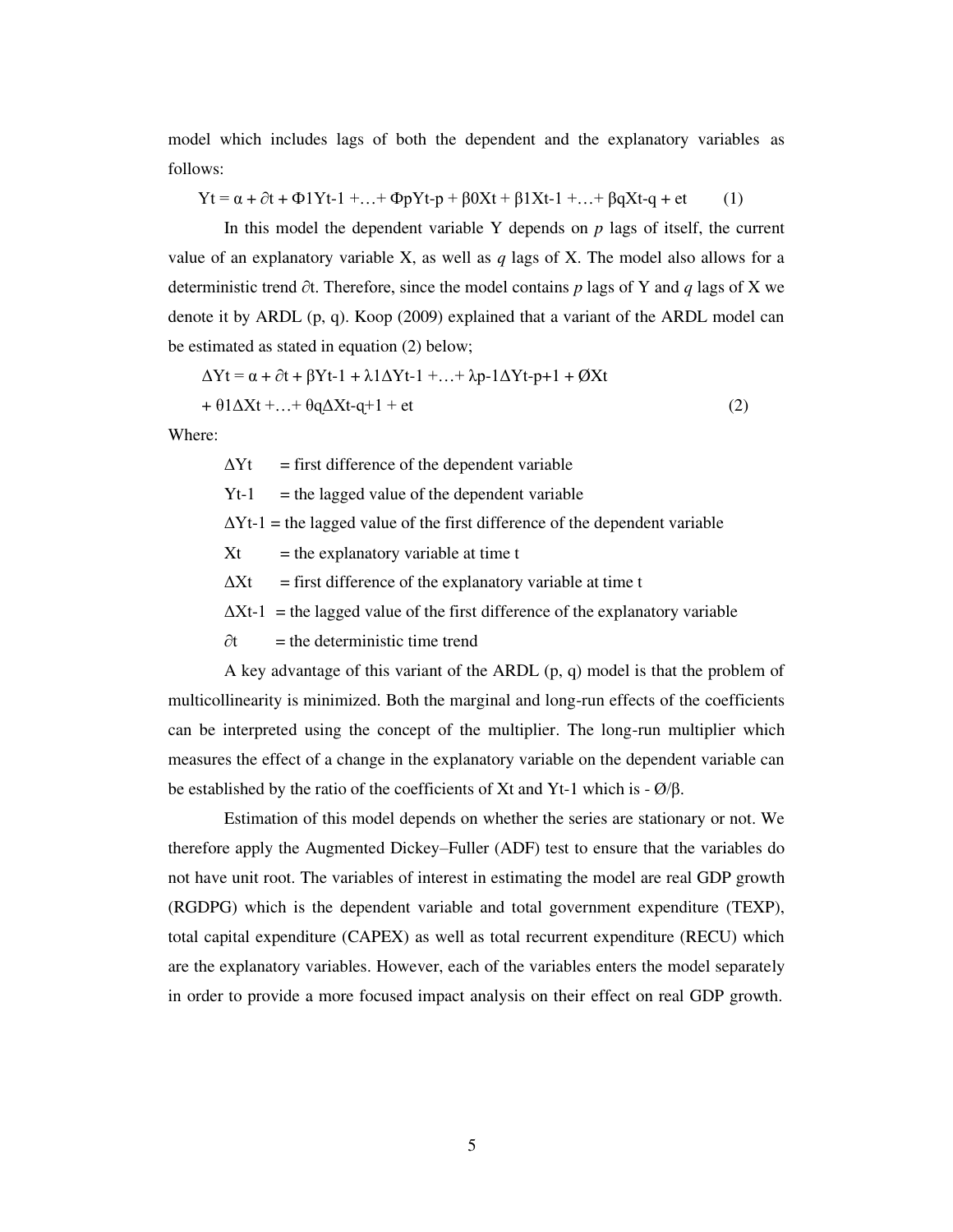While there is no general convention about lag selection (Koop 2009:165), we think the estimation of the ARDL model up to three lags for each of the explanatory variables will provide an insight into the effectiveness of government spending. The estimation of up to two and three lags will not significantly reduce the degree of freedom since the study uses annual data from 1961 to 2010 and are sourced mainly from the Central Bank of Nigerian (CBN) statistical bulletin.

#### **Results**

The result section covers mainly the treatment of stationarity and the growth impact regressions of aggregate, capital and recurrent expenditures in that order. Precisely, the results of the Augmented Dickey Fuller (ADF) mean-reversion test and the various ARDL models of the growth-spending association are presented and then discussed, while also pointing out the reliability of estimated models via a series of standard regression diagnostics.

Unit root test

One of the conditions for estimating the variant of the ADRL  $(p, q)$  model described in the previous section is that the variables must be stationary. Therefore, using the Augmented Dickey Fuller (ADF) test, table 1 shows that TEXP, CAPEX and RECU all have unit roots at level. However, all the variables become stationary after first differencing.

|              | Level     |                     | 1 <sup>st</sup> Difference |                     |
|--------------|-----------|---------------------|----------------------------|---------------------|
| Variables    | Intercept | Intercept and trend | Intercept                  | Intercept and trend |
| <b>RGDPG</b> | 0.0001    | 0.0019              | 0.0013                     | 0.0001              |
| <b>TEXP</b>  | 0.1080    | 0.1034              | 0.0088                     | 0.0023              |
| <b>CAPEX</b> | 0.2923    | 0.1826              | 0.0072                     | 0.0033              |
| RECI         | 0.1303    | 0.1669              | 0.0303                     | 0 0074              |

Table 1: Augmented Dickey Fuller test

Note: Only the probability values are reported here.

Effects of total expenditures on real GDP growth

Table 2 shows the results of the first estimated ARDL model in which the dependent variable is the real GDP growth while the explanatory variables are the lagged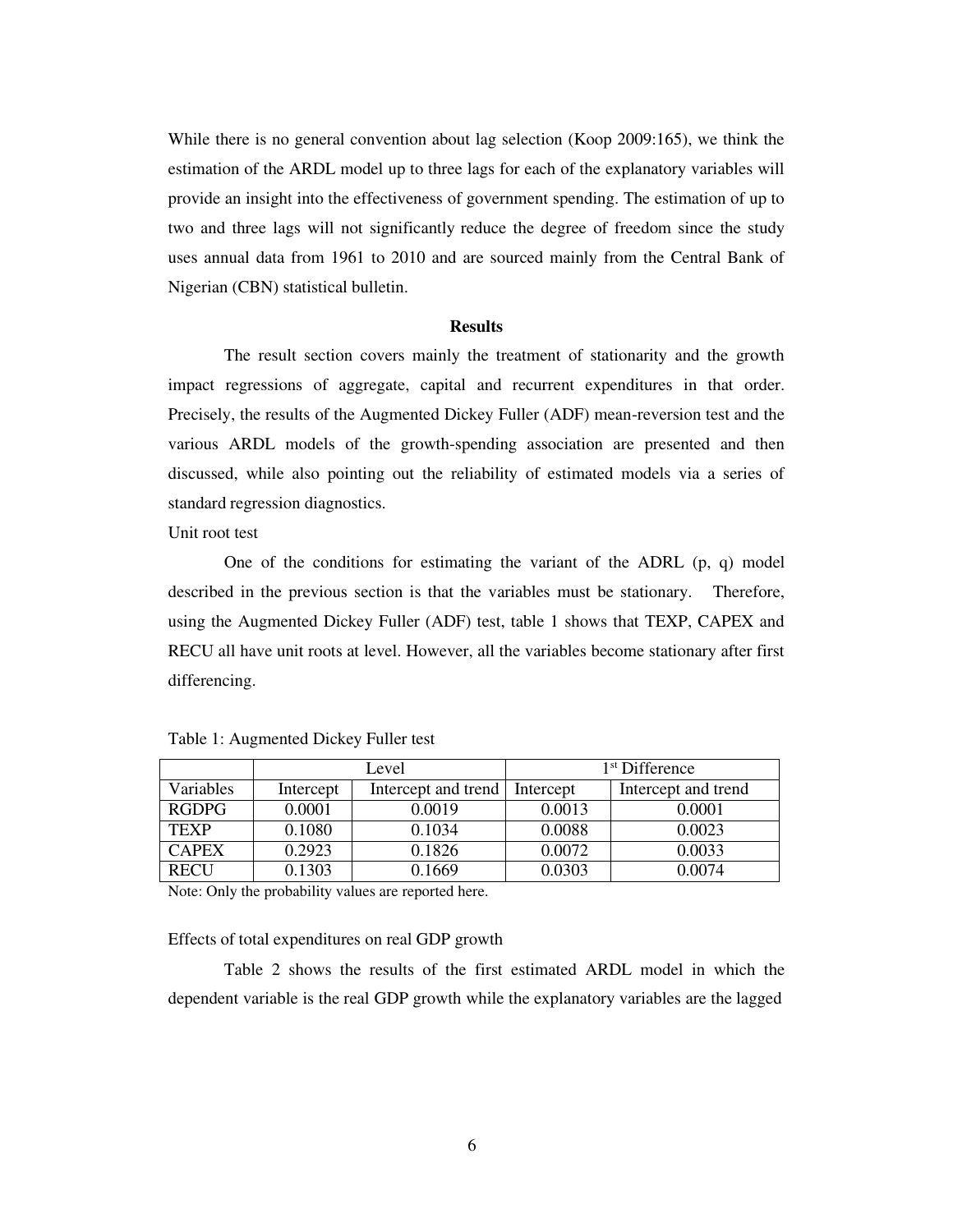value of real GDP growth, lagged value of the first difference of real GDP growth, total government expenditure, first difference of total government expenditure and lagged value of the first difference of total government expenditure. The R-square shows that the model is able to explain approximately 38% of the variation in real GDP while the DW statistic of 1.9478 indicates that the model does not suffer from the problem of autocorrelation. With respect to the specific impacts of TEXP on real GDP, the coefficients have mixed signs and are all insignificant.

|                       | Coefficient | Std. Error | t-ratio   | p-value |
|-----------------------|-------------|------------|-----------|---------|
| const                 | 5.5601      | 3.9715     | 1.4000    | 0.1694  |
| RGDPGt-1              | $-0.8223$   | 0.1768     | $-4.6502$ | 0.0004  |
| $\Delta$ RGDPGt-1     | 0.2559      | 0.1546     | 1.6563    | 0.1057  |
| <b>TEXPt</b>          | $-0.1498$   | 0.1967     | $-0.7617$ | 0.4508  |
| $\Delta \text{TEXPt}$ | 0.0480      | 0.2482     | 0.1935    | 0.8476  |
| $\triangle TEXPt-1$   | 0.0269      | 0.2262     | 0.1191    | 0.9058  |
| time                  | 0.0155      | 0.0825     | 0.1876    | 0.8522  |
|                       |             |            |           |         |
| R-squared             | 0.3773      |            |           |         |
| Adj. R-sq             | 0.2815      |            |           |         |
| DW                    | 1.9478      |            |           |         |

Table 2: Real GDP growth and total expenditure (1-lag model)

\*Dependent variable is real GDP growth

The long-run multiplier effect of total spending on real GDP growth is given by the ratio of TEXPt and RGDPGt-1 which is -0.18. This means that TEXP has a negative multiplier effect on real GDP growth. Because real GDP growth averaged 4.17% in the period (see summary statistics in Appendix A), in the long-run real GDP growth should increase by 4.17% plus the long-run multiplier of -0.18 which is 3.99%. In other words, the negative multiplier will reduce average real GDP growth from 4.17% to 3.99%.

The validity of these results is tested by conducting three post estimation tests which include normality test, specification test using the Ramsey's RESET test and heteroskedasticity test using White's (1980) test. The rationale for using White's test is that it eliminates the problems associated with other tests such as the Breusch-Pagan test. This is because it does not depend on the normality assumption and also does not assume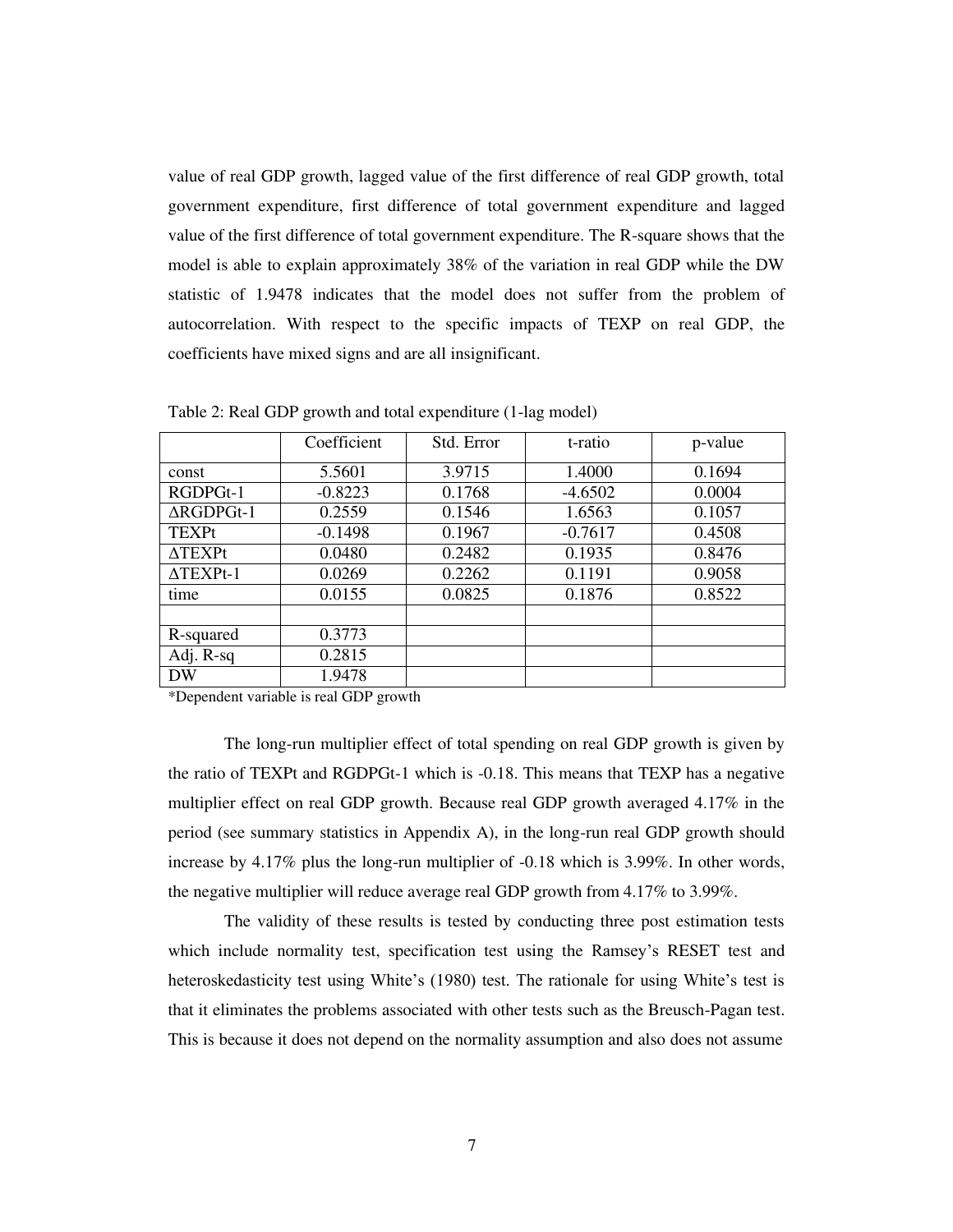prior knowledge of heteroskedasticity. The results of the tests in Appendix 1B shows that we fail to reject the null hypotheses that the errors are normally distributed. Moreover, the specification is adequate and that there is no heteroskedasticity.

Given that a one-year lag may not be sufficient for government spending to start impacting economic growth in some cases, we take the second lag of total government expenditure. The results as shown in table 3 are not significantly different from the earlier estimation. This is because the coefficients of total government expenditure remain insignificant. However, the explanatory power of the model improved with R-square of approximately 41%. The negative long-run multiplier of -0.26 suggests that, in the longrun, real GDP will only increase by the sample average of 4.17% plus the long-run multiplier. This amounts to some 3.91%. Therefore, as in the earlier estimation the negative multiplier slows down long run real GDP growth. Appendix 2B confirms the validity of these results as we again fail to reject the null hypotheses with respect to normality, specification and heteroskedasticity tests.

|                          | Coefficient | Std. Error | t-ratio   | p-value |
|--------------------------|-------------|------------|-----------|---------|
| const                    | 5.8174      | 4.3268     | 1.3445    | 0.1867  |
| RGDPGt-1                 | $-0.8395$   | 0.1772     | $-4.7373$ | 0.0000  |
| $\triangle$ RGDPGt-1     | 0.2705      | 0.1553     | 1.7422    | 0.0897  |
| <b>TEXPt</b>             | $-0.2224$   | 0.2129     | $-1.0444$ | 0.3031  |
| $\triangle \text{TEXPt}$ | 0.1467      | 0.2587     | 0.5671    | 0.5741  |
| $\triangle TEXPt-1$      | 0.2128      | 0.2597     | 0.8195    | 0.4178  |
| $\triangle$ TEXPt-2      | 0.3332      | 0.2283     | 1.4593    | 0.1529  |
| time                     | 0.0541      | 0.0872     | 0.6206    | 0.5387  |
|                          |             |            |           |         |
| R-squared                | 0.4093      |            |           |         |
| Adj. R-                  | 0.2975      |            |           |         |
| squared                  |             |            |           |         |
| Durbin-                  | 1.9155      |            |           |         |
| Watson                   |             |            |           |         |

Table 3: Real GDP growth and total expenditure (2-lag model)

\*Dependent variable is real GDP growth

We probe further into the lagged effect of total government expenditure on real GDP by taking a third lag. Again, the results as shown in table 4 depict insignificant effect of total government expenditure on the real GDP growth. The negative long run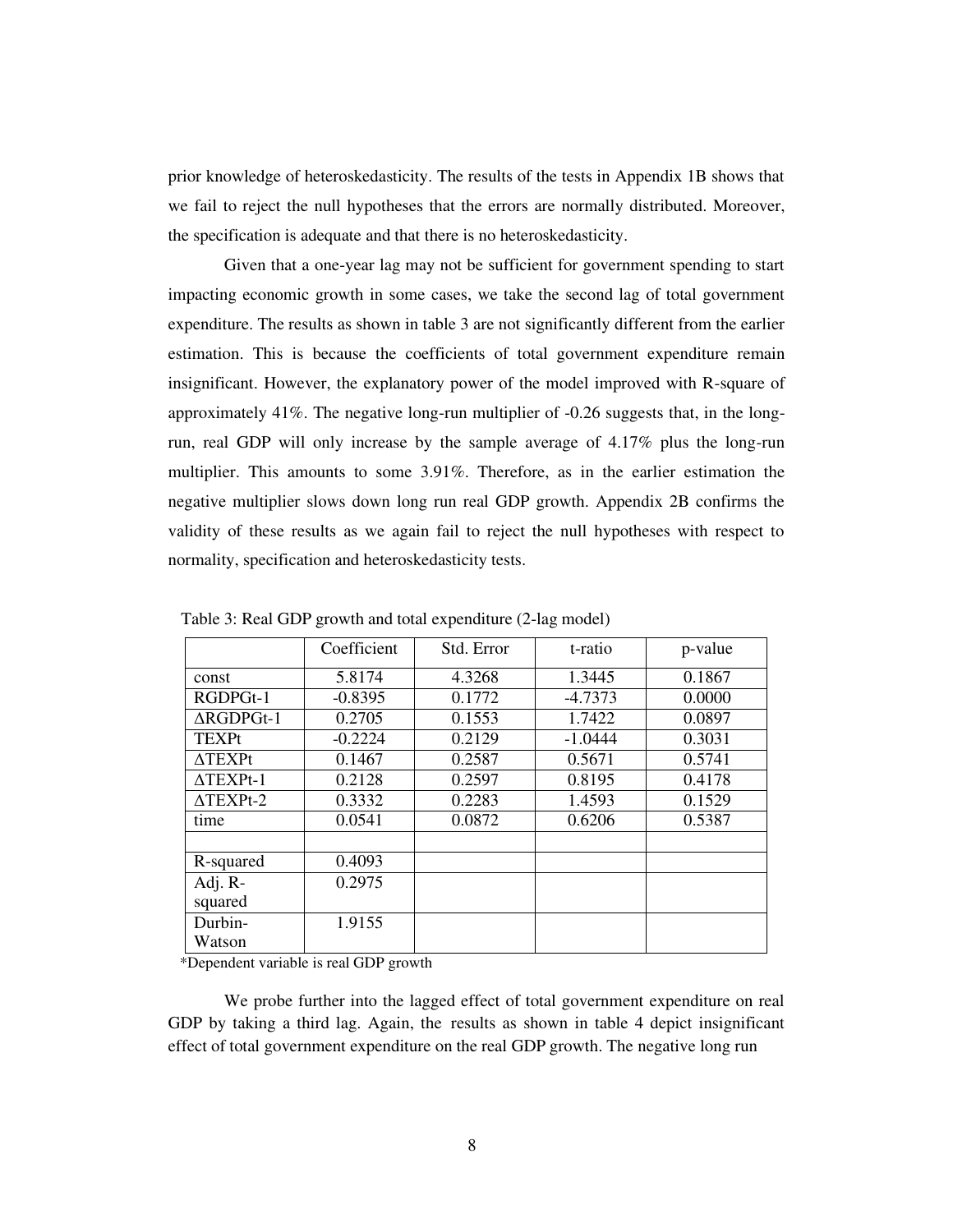|                      | Coefficient | Std. Error | t-ratio   | p-value |
|----------------------|-------------|------------|-----------|---------|
| Const                | 6.2879      | 4.8209     | 1.3043    | 0.2007  |
| RGDPGt-1             | $-0.8300$   | 0.1842     | $-4.5067$ | 0.0000  |
| $\triangle$ RGDPGt-1 | 0.2751      | 0.1597     | 1.7227    | 0.0938  |
| <b>TEXPt</b>         | $-0.2264$   | 0.2351     | $-0.9633$ | 0.3419  |
| $\Delta$ TEXPt       | 0.1289      | 0.2868     | 0.4498    | 0.6556  |
| $\triangle TEXPt-1$  | 0.1917      | 0.2837     | 0.6760    | 0.5035  |
| $\Delta TEXPt-2$     | 0.2975      | 0.2735     | 1.0875    | 0.2843  |
| $\triangle$ TEXPt-3  | $-0.0634$   | 0.2435     | $-0.2604$ | 0.7961  |
| Time                 | 0.0401      | 0.0965     | 0.4156    | 0.6803  |
|                      |             |            |           |         |
| R-squared            | 0.4095      |            |           |         |
| Adj. R-              | 0.2746      |            |           |         |
| squared              |             |            |           |         |
| Durbin-              | 1.9243      |            |           |         |
| Watson               |             |            |           |         |

Table 4: Real GDP growth and total expenditure (3-lag model)

multiplier of 0.27 means that average real GDP growth will slow to 3.9% from  $4.17\%$ between 1961 and 2010. Table 3, in appendix B, also shows that we fail to reject the null hypotheses that the errors are normally distributed, specification is adequate and there is no presence of heteroskedasticity.

#### Effects of capital expenditures on real GDP growth

Given that total government expenditure includes both capital and recurrent expenditure, the earlier results may not tell us the specific effect of each of these on economic growth. Therefore, the need to have a disaggregated estimation becomes necessary. Table 5 shows that the coefficients of CAPEX are mixed and insignificant. The long-run multiplier given by the ratio -(-0.4788/-0.8647) is -0.55 and implies that average real GDP growth of 4.17% in the period will slow to 3.62%. Table 1 in appendix B shows that while this model fails the normality test, we accept the null hypotheses of adequate specification and absence of heteroskedasticity.

We take the second lag of CAPEX in order to ascertain the effect on real GDP since capital projects take some time to be completed. Table 6 shows that the explanatory power of the model improved with R-square and adjusted R-square of approximately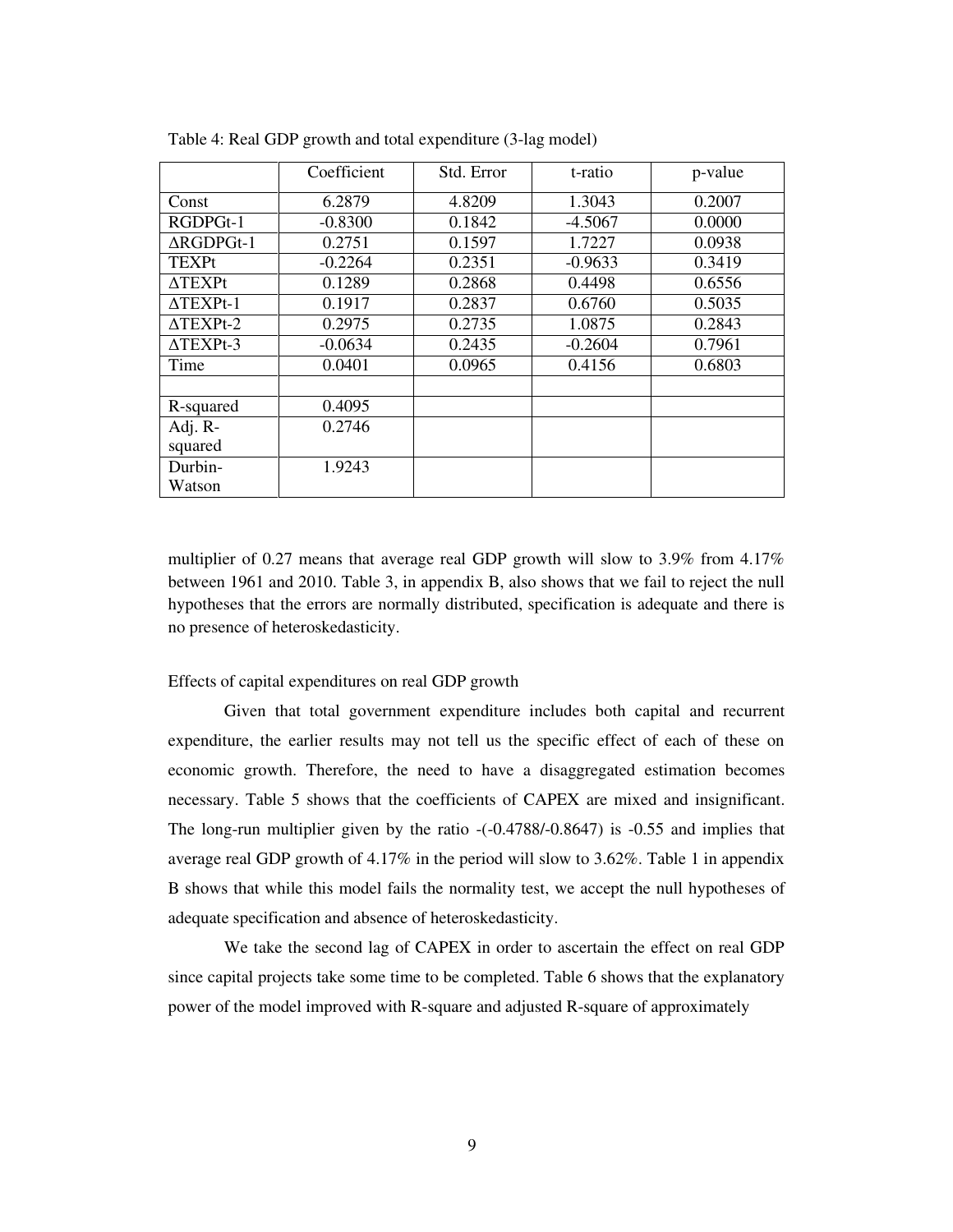|                      | Coefficient | Std. Error | t-ratio   | p-value |
|----------------------|-------------|------------|-----------|---------|
| const                | 6.8354      | 3.0586     | 2.2348    | 0.0312  |
| RGDPGt-1             | $-0.8647$   | 0.1797     | $-4.8119$ | 0.0000  |
| $\Delta$ RGDPGt-1    | 0.2681      | 0.1503     | 1.7823    | 0.0825  |
| <b>CAPEXt</b>        | $-0.4788$   | 0.2769     | $-1.7290$ | 0.0917  |
| $\triangle$ CAPEXt   | 0.0756      | 0.3858     | 0.1960    | 0.8456  |
| $\triangle$ CAPEXt-1 | $-0.1729$   | 0.3477     | $-0.4971$ | 0.6219  |
| time                 | 0.0087      | 0.0777     | 0.1124    | 0.9111  |
|                      |             |            |           |         |
| R-squared            | 0.4321      |            |           |         |
| Adj. R-squared       | 0.3447      |            |           |         |
| Durbin-Watson        | 1.8855      |            |           |         |

Table 5: Real GDP growth and capital expenditure (1-lag model)

Table 6: Real GDP growth and capital expenditure (2-lag model)

|                      | Coefficient | Std. Error<br>t-ratio |           | p-value |
|----------------------|-------------|-----------------------|-----------|---------|
| const                | 7.3673      | 3.1462                | 2.3417    | 0.0247  |
| RGDPGt-1             | $-0.9032$   | 0.1746                | $-5.1721$ | 0.0000  |
| $\Delta$ RGDPGt-1    | 0.3503      | 0.1505                | 2.3288    | 0.0254  |
| <b>CAPEXt</b>        | $-0.6651$   | 0.2849                | $-2.3340$ | 0.1251  |
| $\triangle$ CAPEXt   | 0.2279      | 0.3782                | 0.6026    | 0.5505  |
| $\triangle$ CAPEXt-1 | 0.2666      | 0.3882                | 0.6868    | 0.4965  |
| $\triangle CAPEXt-2$ | 0.7531      | 0.3357                | 2.2434    | 0.0309  |
| time                 | 0.0467      | 0.0787                | 0.5946    | 0.5557  |
|                      |             |                       |           |         |
| R-squared            | 0.4973      |                       |           |         |
| Adj. R-squared       | 0.4022      |                       |           |         |
| Durbin-Watson        | 1.9131      |                       |           |         |

50% and 40% respectively, while the DW test also improved. The coefficient of CAPEX after second lag is positive and significant. The long-run multiplier of -0.74% implies that real GDP growth in the long run will slow by 0.74% from average 4.17% to 3.43%. Table 2 in appendix C equally shows that while this model also fails the normality test, we accept the null hypotheses of adequate specification and absence of heteroskedasticity.

When we consider the third lag of capital expenditure, Table 7 shows that the model is again able to explain approximately 50% of the variation in real GDP. Also, the effect of the second lag of capital expenditure remains positive and significant while the third lag has insignificant negative effect. The long-run multiplier given by the ratio of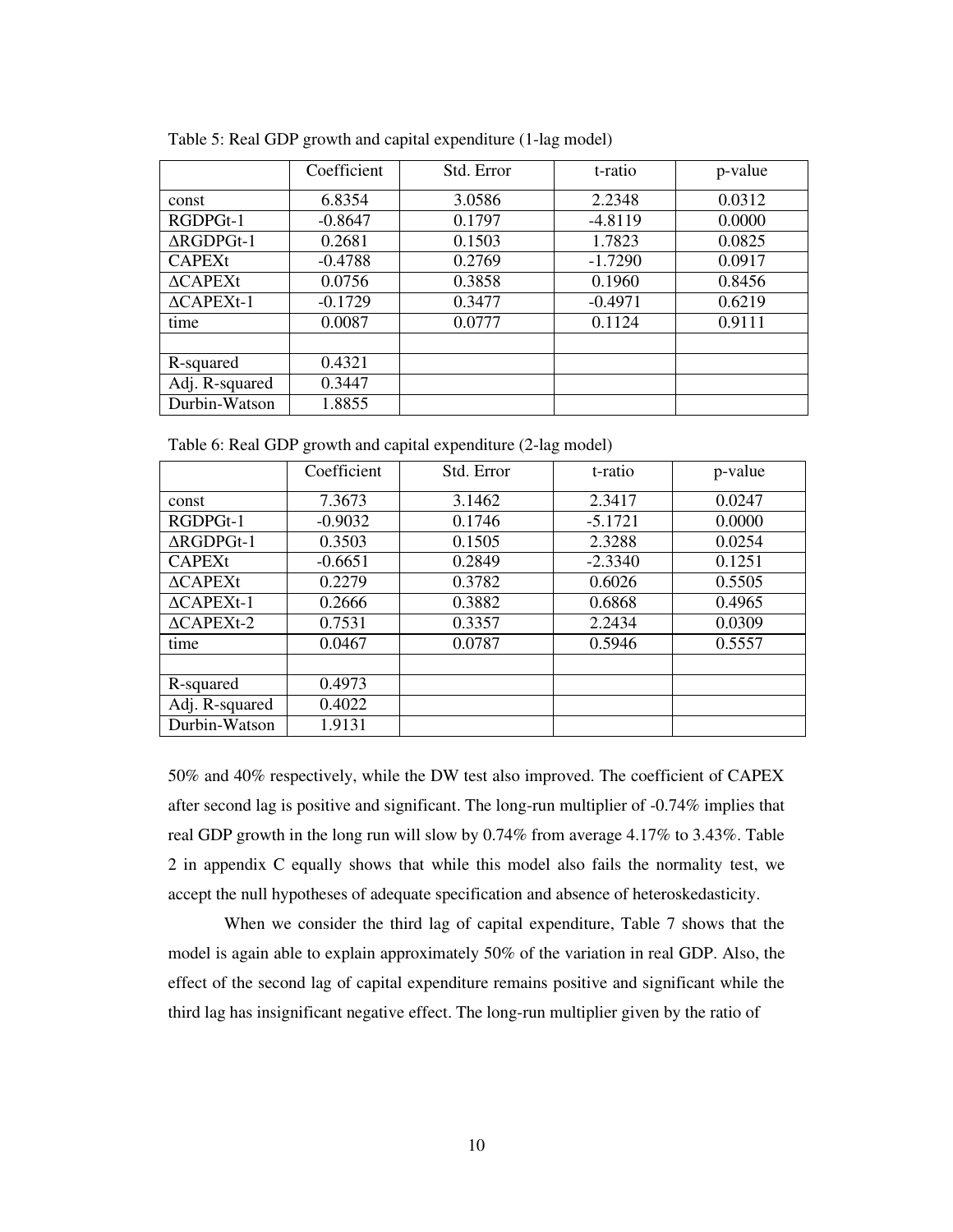|                      | Coefficient | Std. Error | t-ratio   | p-value |
|----------------------|-------------|------------|-----------|---------|
| Const                | 7.7084      | 3.4019     | 2.2659    | 0.0297  |
| RGDPGt-1             | $-0.8916$   | 0.1794     | $-4.9713$ | 0.0000  |
| $\triangle$ RGDPGt-1 | 0.3656      | 0.1552     | 2.3558    | 0.0242  |
| <b>CAPEXt</b>        | $-0.6370$   | 0.3115     | $-2.0452$ | 0.1484  |
| $\triangle$ CAPEXt   | 0.1819      | 0.3996     | 0.4552    | 0.6518  |
| $\triangle$ CAPEXt-1 | 0.2276      | 0.4037     | 0.5636    | 0.5766  |
| $\triangle CAPEXt-2$ | 0.6602      | 0.3867     | 1.7072    | 0.0966  |
| $\triangle$ CAPEXt-3 | $-0.1816$   | 0.3445     | $-0.5271$ | 0.6015  |
| time                 | 0.0269      | 0.0847     | 0.3171    | 0.7530  |
|                      |             |            |           |         |
| R-square             | 0.5026      |            |           |         |
| Adj. R-              | 0.3889      |            |           |         |
| squared              |             |            |           |         |
| Durbin-              | 1.9253      |            |           |         |
| Watson               |             |            |           |         |

Table 7: Real GDP growth and capital expenditure (3-lag model)

the coefficients -(-0.6370/-0.8916) is -0.72% and implies that real GDP growth in the long run will slow to 3.45% from the average 4.17% recorded in the period 1961 to 2010. Appendix 3C shows that while this model also fails the normality test, we accept the null hypotheses of adequate specification and absence of heteroskedasticity.

#### Effects of recurrent expenditures on real GDP growth

The recurrent expenditure is that component of government spending that is mostly used for payments of wages and salaries and other settlements. The result of the estimation as presented in the table 8 shows that the model is able to explain approximately 41% of the variation in real GDP. However, while the signs of the coefficients of RECU are mixed, they generally have insignificant effects on the real GDP as expected. The long run multiplier which is given by the ratio -(-0.4858/-0.8563) is -0.75. This implies that in the long run, the average real GDP of 4.17% recorded in the period under review will slow to 3.42%. Appendix 1D shows that model passed the normality, specification and heteroskedasticity tests.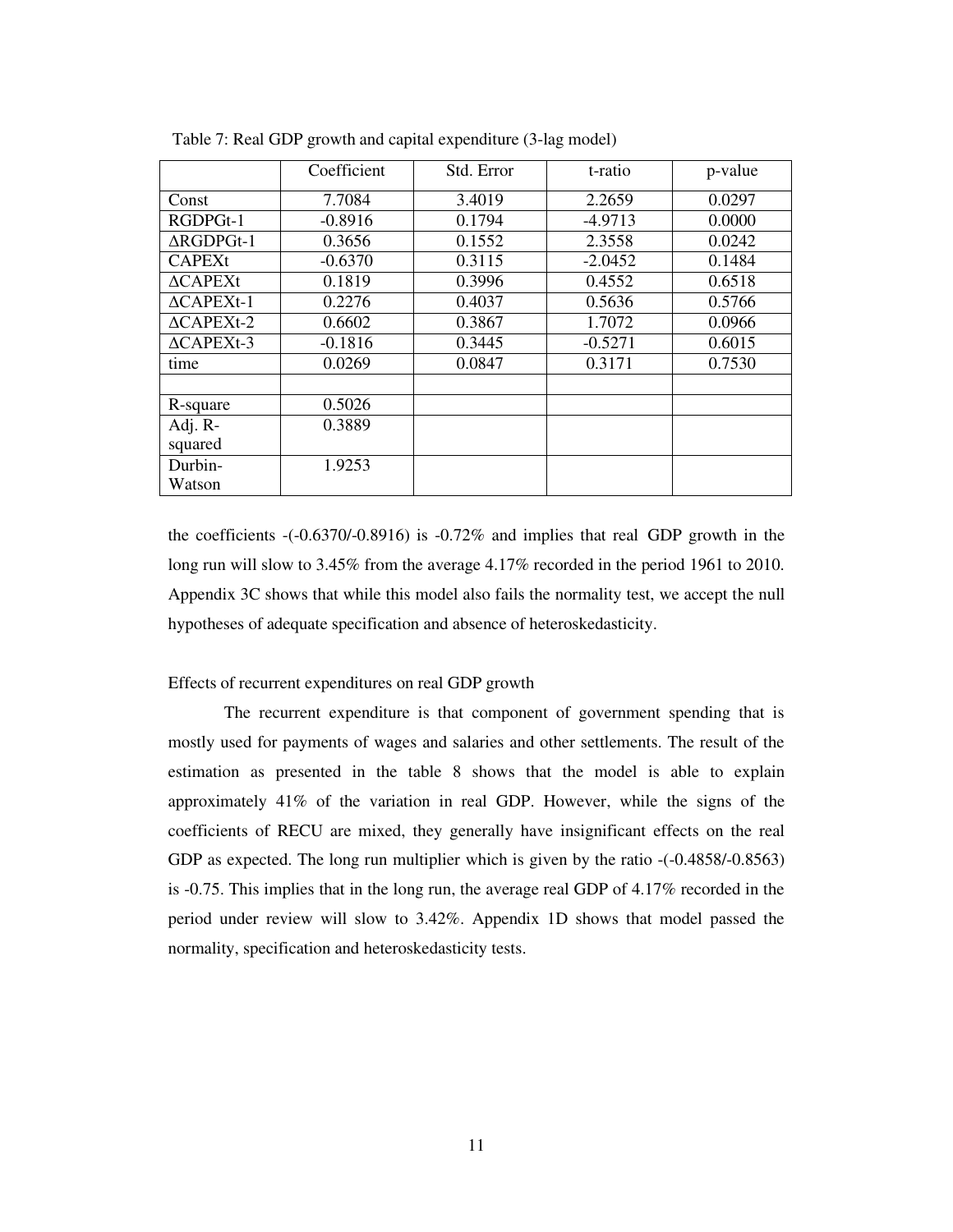|                   | Coefficient | Std. Error | t-ratio   | p-value |
|-------------------|-------------|------------|-----------|---------|
| Const             | $-1.4742$   | 4.2535     | $-0.3466$ | 0.7308  |
| RGDPGt-1          | $-0.8563$   | 0.1799     | $-4.7598$ | 0.0003  |
| $\Delta$ RGDPGt-1 | 0.2562      | 0.1523     | 1.6824    | 0.1005  |
| <b>RECUt</b>      | 0.4858      | 0.4209     | 1.1542    | 0.2555  |
| $\Delta$ RECUt    | $-0.1875$   | 0.5108     | $-0.3661$ | 0.7162  |
| $\Delta$ RECUt-1  | 0.3829      | 0.4913     | 0.7794    | 0.4405  |
| Time              | 0.0047      | 0.0798     | 0.0587    | 0.9535  |
|                   |             |            |           |         |
| R-squared         | 0.4130      |            |           |         |
| Adj. R-squared    | 0.3226      |            |           |         |
| Durbin-Watson     | 1.8855      |            |           |         |

Table 8: Real GDP growth and recurrent expenditure (1-lag model)

Taking the second lag did not significantly affect the pattern of the result as the effects of recurrent expenditure still has mixed signs and insignificant effects on real GDP as shown in table 9. The model however is able to explain approximately 43% of the variation in real GDP. The long run multiplier effect on real GDP, given by the ratio – (-0.5915/-0.8628) is -0.68. This implies that in the long run real GDP growth will slow to 3.49% from 4.17%. Appendix 2D shows that model passed the normality and heteroskedasticity tests but failed the specification test.

|                   | Coefficient | Std. Error | t-ratio   | p-value |
|-------------------|-------------|------------|-----------|---------|
| Const             | $-3.1839$   | 4.8258     | $-0.6598$ | 0.5135  |
| RGDPGt-1          | $-0.8628$   | 0.1823     | $-4.7327$ | 0.0003  |
| $\Delta$ RGDPGt-1 | 0.2448      | 0.1563     | 1.5653    | 0.1263  |
| <b>RECUt</b>      | 0.5915      | 0.4758     | 1.2433    | 0.2216  |
| $\Delta$ RECUt    | $-0.2256$   | 0.5343     | $-0.4223$ | 0.6752  |
| $\Delta$ RECUt-1  | 0.3756      | 0.5191     | 0.7236    | 0.4739  |
| $\Delta$ RECUt-2  | 0.0765      | 0.5057     | 0.1513    | 0.8805  |
| Time              | 0.0254      | 0.0848     | 0.2989    | 0.7667  |
|                   |             |            |           |         |
| R-squared         | 0.4254      |            |           |         |
| Adj. R-squared    | 0.3166      |            |           |         |
| Durbin-Watson     | 1.9507      |            |           |         |

Table 9: Real GDP growth and recurrent expenditure (2-lag model)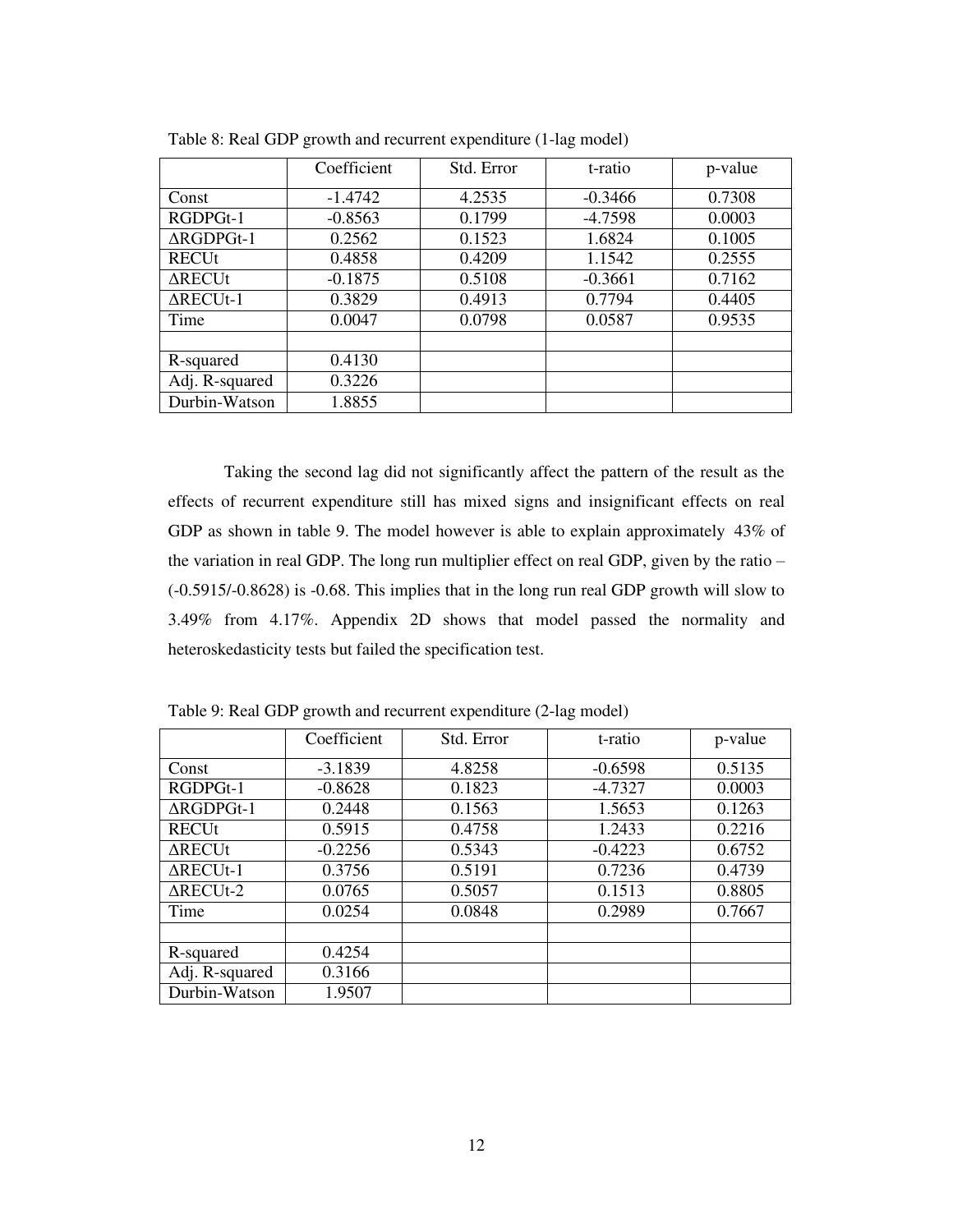|                      | Coefficient | Std. Error | t-ratio   | p-value |
|----------------------|-------------|------------|-----------|---------|
| Const                | $-4.4443$   | 5.5396     | $-0.8023$ | 0.4278  |
| RGDPGt-1             | $-0.8706$   | 0.1908     | $-4.5618$ | 0.0006  |
| $\triangle$ RGDPGt-1 | 0.2427      | 0.1607     | 1.5108    | 0.1398  |
| <b>RECUt</b>         | 0.7064      | 0.5371     | 1.3153    | 0.1969  |
| <b>ARECUt</b>        | $-0.31816$  | 0.5861     | $-0.5428$ | 0.5906  |
| $\Delta$ RECUt-1     | 0.31778     | 0.5463     | 0.5817    | 0.5645  |
| $\Delta$ RECUt-2     | 0.0293      | 0.5363     | 0.0546    | 0.9567  |
| $\triangle$ RECUt-3  | $-0.1322$   | 0.5147     | $-0.2569$ | 0.7987  |
| Time                 | 0.0289      | 0.0910     | 0.3185    | 0.7520  |
|                      |             |            |           |         |
| R-squared            | 0.4273      |            |           |         |
| Adj. R-squared       | 0.2964      |            |           |         |
| Durbin-Watson        | 1.9160      |            |           |         |

Table 10: Real GDP growth and recurrent expenditure (3-lag model)

Again, as shown in Table 10, taking the third lag of recurrent expenditure also shows that the effects on real GDP growth are insignificant with the coefficients having mixed signs. This model explains approximately 43% of the variation in the real GDP growth. The long run multiplier of -0.81 implies that the average real GDP growth of 4.17% in the period slows to 3.36% in the long run. Appendix 3D shows that model passed the normality, specification and heteroskedasticity tests.

#### **Conclusion and policy implications of findings**

The study investigated the impact of government spending on real GDP growth in Nigeria over the period 1961 to 2010 using a special variant of the ARDL model. The main findings are that total government spending has insignificant effect on real GDP even when lags are taken for up to three periods. However, when disaggregated into capital and recurrent expenditure, the former had significant positive effect after second lag while the latter expectedly had insignificant effects on real GDP. In the long run, real GDP growth is slowed down by the negative multiplier effect of total government spending on one hand and the disaggregated capital and recurrent expenditures components on the other. However, on average, recurrent spending has the most negative multiplier effect of -0.75% on real GDP growth.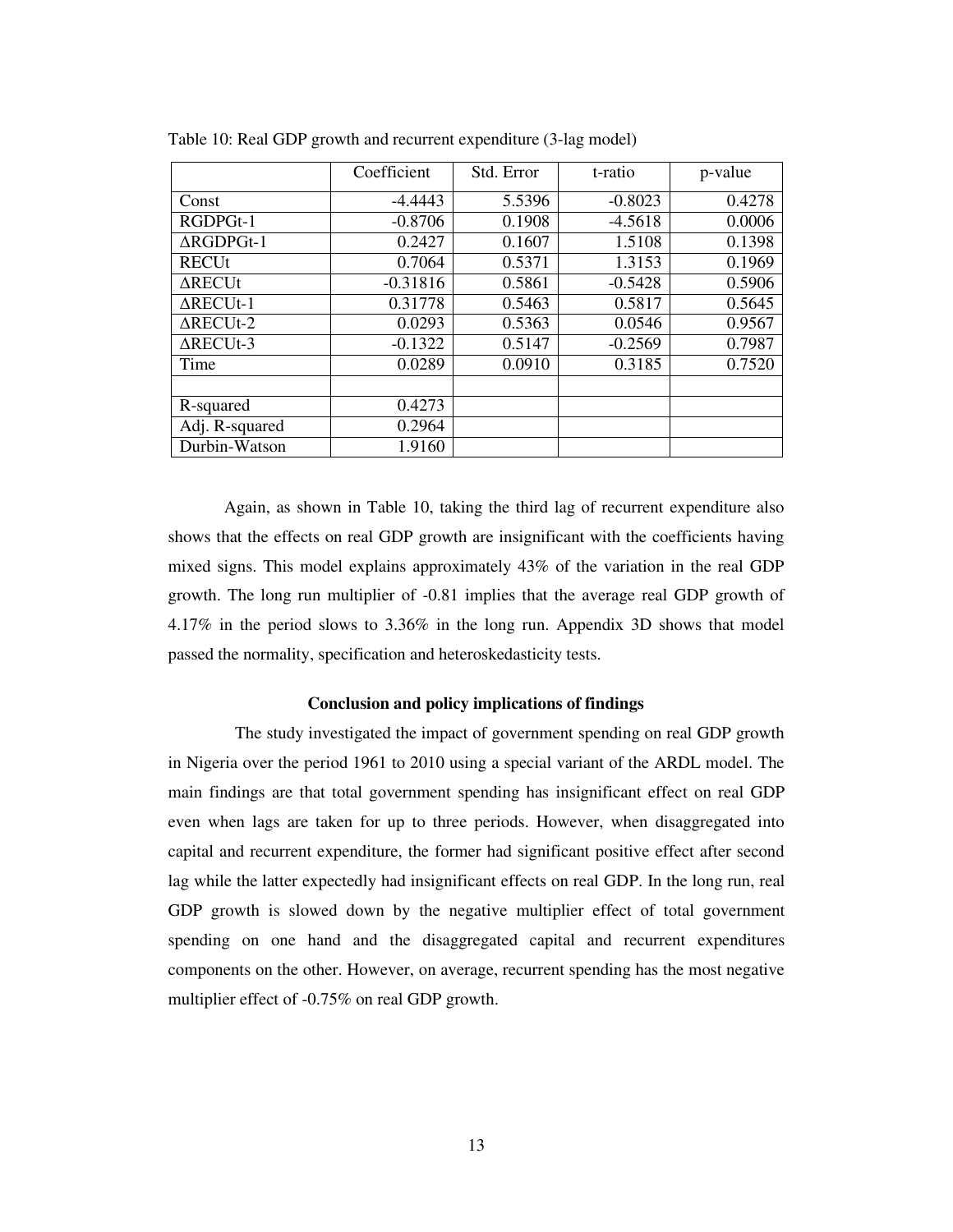The broad policy implication of the findings is that government spending has not improved economic growth in Nigeria despite the enormous amounts that have been expended. Factors responsible for this may include the high proportion of recurrent component of the budget, poor capital budget implementation and associated leakages and the market distortion cost as government financing of its spending hinder resource allocation oftentimes. It therefore means that there is need for government to be more prudent and efficient in its spending as this will ensure provision of basic infrastructure that will boost rather than slow real GDP growth.

To strengthen the budget implementation process, the Nigerian fiscal authorities have gravitated towards performance-based budgeting as against the erstwhile line budgeting, while attempts have also been made in recent times to link the budget estimates of ministries, departments and parastatals with clearly outlined sectorial priorities through a medium-term expenditure framework (MTEF). These, along with other ongoing fiscal reforms, should work to ensure that the potential positive effects of government spending on economic growth materialize in line with Nigeria's aspiration to break into the league of the biggest global economic players (top 20) by the year 2020.

#### **References**

- Adesoye, A., Olukayode, M., & Akinwande, A. (2010). Dynamic analysis of government spending and economic growth in Nigeria. *Journal of Management and Society*, *1*(2), 27-37.
- Amassoma, D., Nwosa, P., & Ajisafe, R. (2011). Components of government spending and economic growth in Nigeria: An error correction modelling. *Journal of Economics and Sustainable Development,* 2(4), 219-237.
- Babalola, S., & Aminu, U. (2011). Fiscal policy and economic growth relationship in Nigeria. *International Journal of Business and Social Science*, 2(1), 244-249.
- Chimobi, O. P. (2011). Government expenditure and national income: A causality test for Nigeria. Retrieved from *[http://ejeps.fatih.edu.tr/docs/articles/30.pdf.](http://ejeps.fatih.edu.tr/docs/articles/30.pdf)*

Central Bank of Nigeria Statistical Bulletins: Various editions

Koop, G. (2009). *Analysis of economic data*, 3rd ed. Wiley & Sons.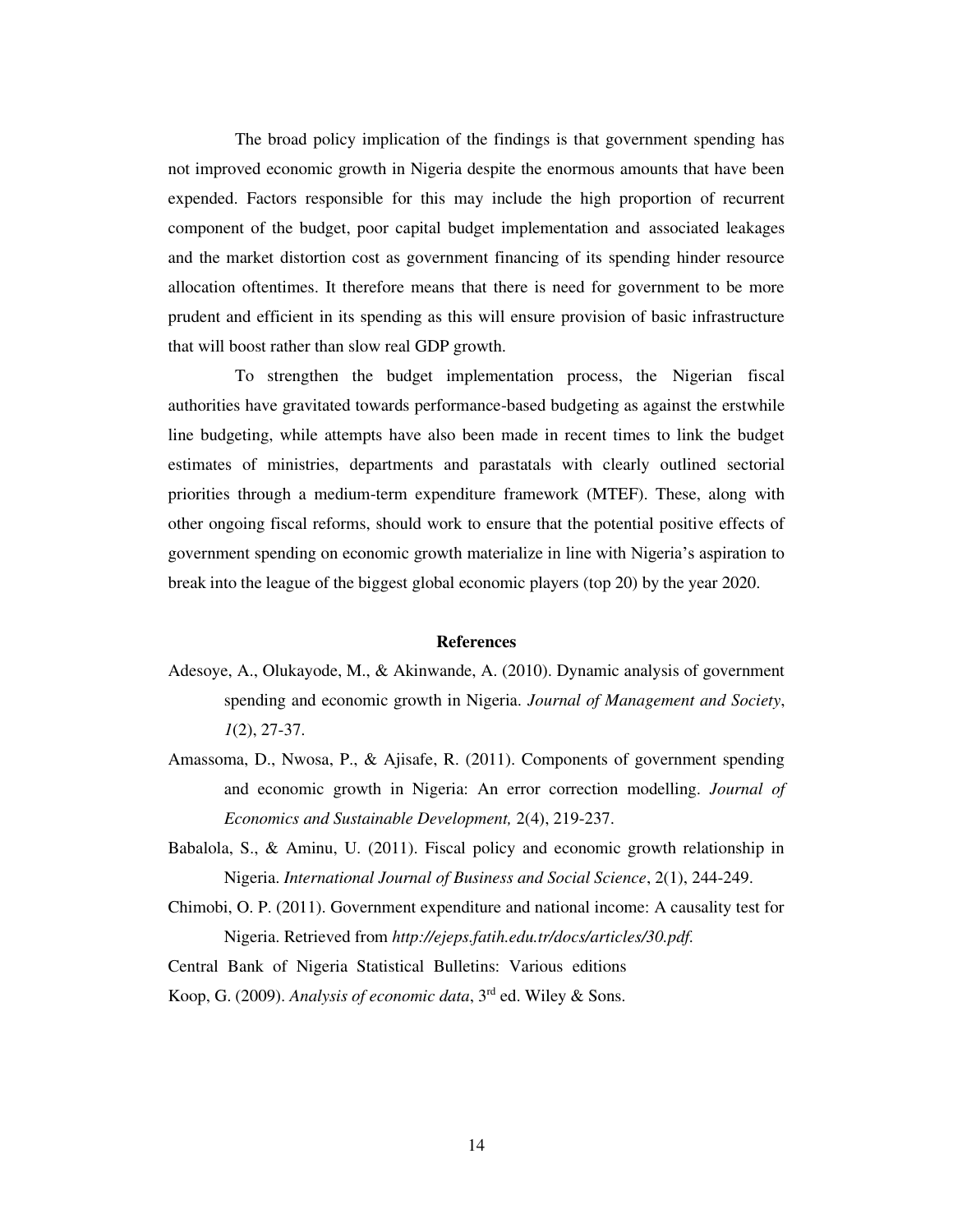- Nasiru, I. (2012). Government expenditure and economic growth in Nigeria: Cointegration analysis and causality testing. *Academic Research International*, 2(3), 718-723.
- Nurudeen, A., & Usman, A. (2010). Government expenditure and economic growth in Nigeria, 1970-2008: A disaggregated analysis. Retrieved from

*[http://astonjournals.com/manuscripts/Vol2010/BEJ-4\\_Vol2010.pdf.](http://astonjournals.com/manuscripts/Vol2010/BEJ-4_Vol2010.pdf)* 

- Olaiya, S., Nwosa P., & Amassoma, D. (2012). A trivariate causality test among economic growth, government expenditure and inflation rate: Evidence from Nigeria. *Research Journal of Finance and Accounting*, 3(1), 65-72.
- Ogbulu, O., & Torbira, L. (2012). Budgetary operations and economic growth: The Nigerian perspective. *British Journal of Arts and Social Sciences*, 4(2), 180-194.
- Taiwo, M., & Taiwo A. (2011). Government expenditure and economic development: empirical evidence from Nigeria. *European Journal of Business and Management*, 3(9), 18-28.
- Usman, A, Mobolaji, H., Kilishi, A., Yaru, M., & Yakubu, T. (2011). Public expenditure and economic growth in Nigeria. *Asian Economic and Financial Review*, *1*(3), 104-113.
- Usman, O. (2011). Econometric evaluation of government spending, system of government and economic growth in Nigeria 1970 – 2007. *Journal of Economics and Sustainable Development, 2*(4), 252-263.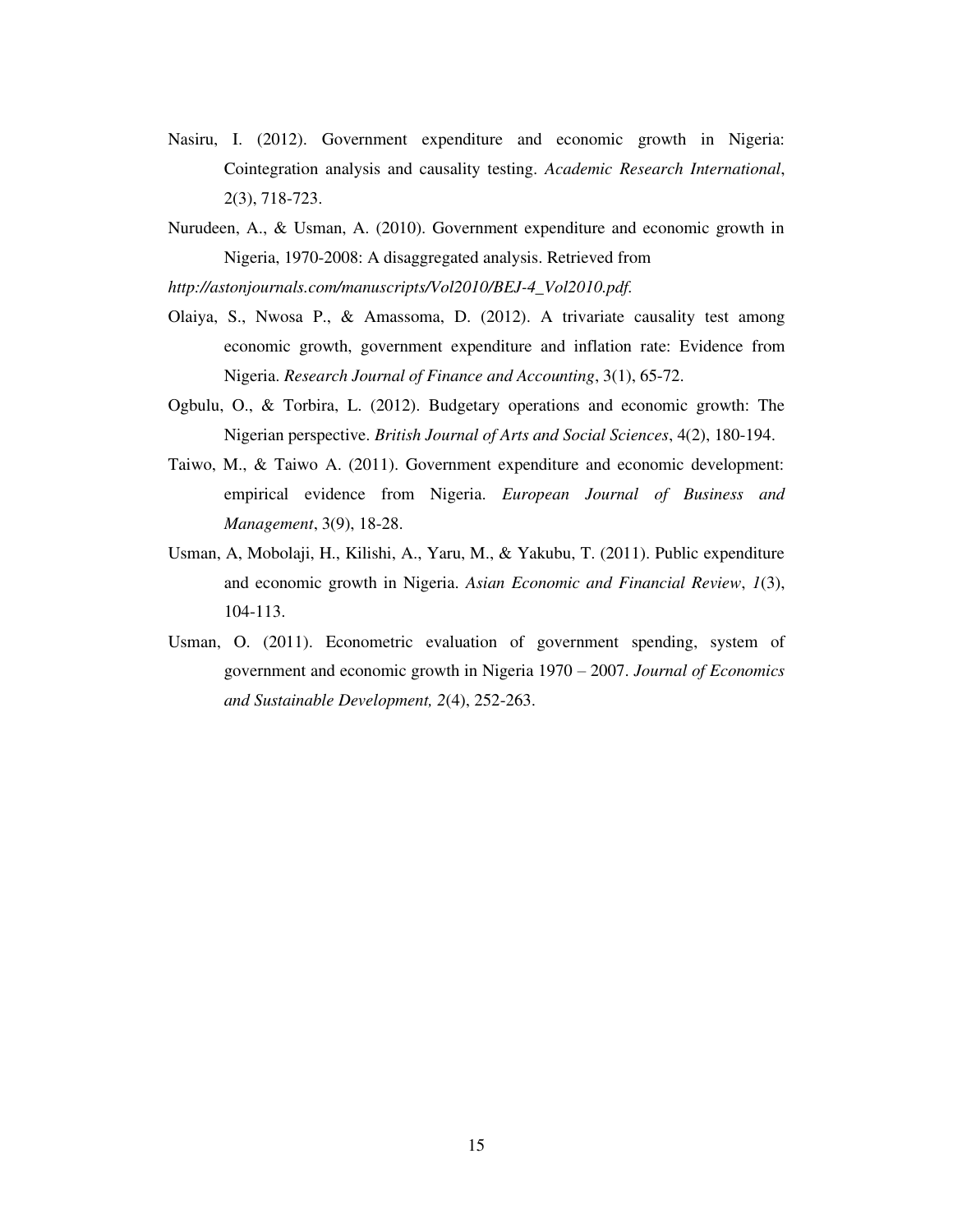## **Appendices**

|              | Mean    | Median  | Minimum    | Maximum |
|--------------|---------|---------|------------|---------|
| <b>RGDPG</b> | 4.1736  | 4.7556  | $-15.7436$ | 25,0072 |
| <b>TEXP</b>  | 17.3041 | 17.2694 | 6.4475     | 30.5161 |
| <b>CAPEX</b> | 7.2875  | 6.6500  | 2.3000     | 20.0000 |
| RECH         | 9.6083  | 9.9177  | 3.9887     | 14.8696 |

Appendix A: Summary Statistics

Appendix B1: Post estimation tests for ARDL for total expenditure

|                         | Null hypothesis                      | P-value | Decision               |
|-------------------------|--------------------------------------|---------|------------------------|
| Normality test          | Error is normally<br>distributed     | 0.1306  | Accept null hypothesis |
| Specification test      | Specification is<br>adequate         | 0.2563  | Accept null hypothesis |
| Heteroskedasticity test | No presence of<br>heteroskedasticity | 0.5317  | Accept null hypothesis |

## Appendix B2: Post estimation tests for ARDL for total expenditure

|                         | Null hypothesis                      | P-value | Decision               |
|-------------------------|--------------------------------------|---------|------------------------|
| Normality test          | Error is normally<br>distributed     | 0.2561  | Accept null hypothesis |
| Specification test      | Specification is<br>adequate         | 0.3198  | Accept null hypothesis |
| Heteroskedasticity test | No presence of<br>heteroskedasticity | 0.7485  | Accept null hypothesis |

## Appendix B3: Post estimation tests for ARDL for total expenditure

|                         | Null hypothesis                      | P-value | Decision               |
|-------------------------|--------------------------------------|---------|------------------------|
| Normality test          | Error is normally<br>distributed     | 0.2545  | Accept null hypothesis |
| Specification test      | Specification is<br>adequate         | 0.3367  | Accept null hypothesis |
| Heteroskedasticity test | No presence of<br>heteroskedasticity | 0.1538  | Accept null hypothesis |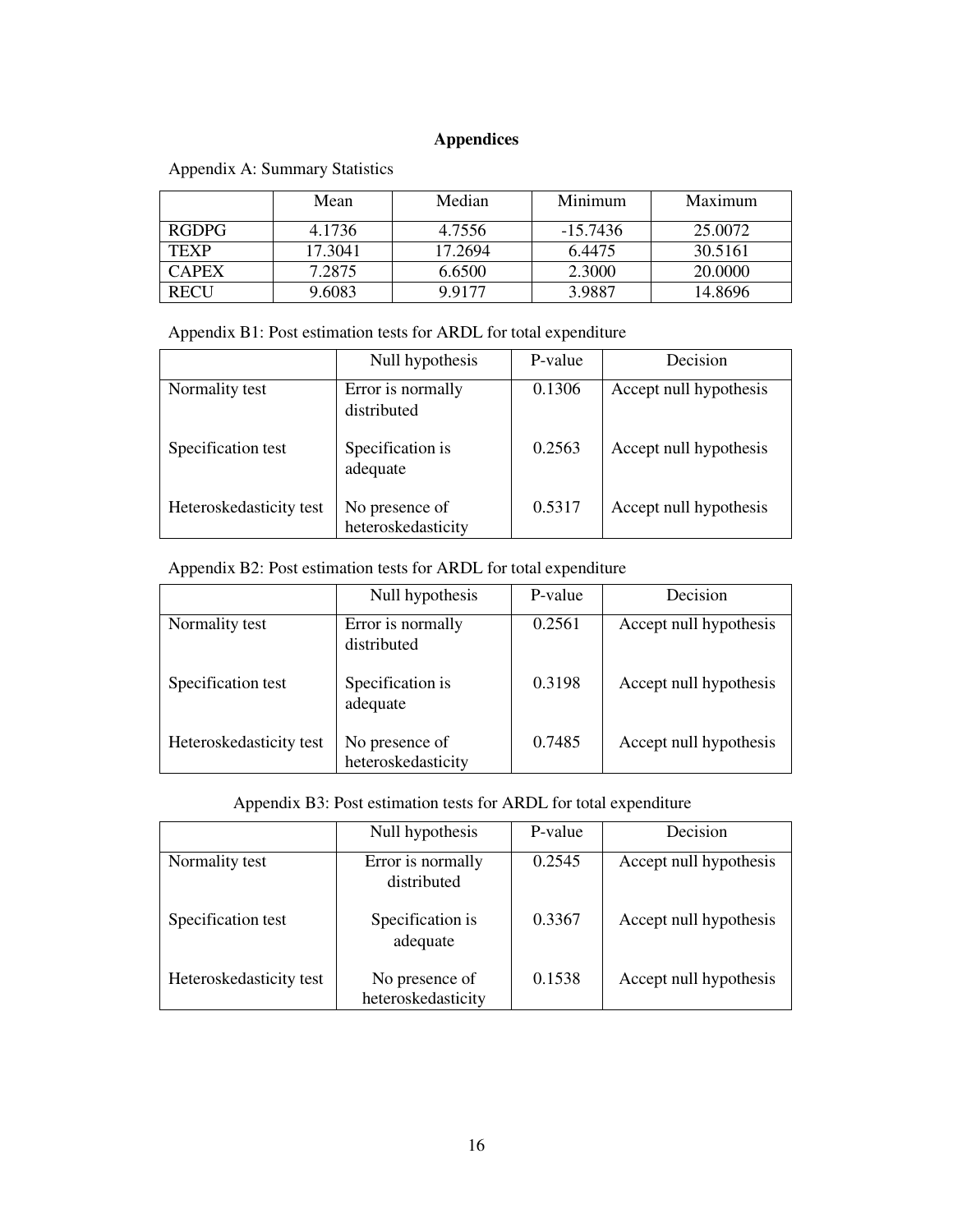|                         | Null hypothesis                      | P-value   | Decision               |
|-------------------------|--------------------------------------|-----------|------------------------|
| Normality test          | Error is normally<br>distributed     | $0.0285*$ | Reject null hypothesis |
| Specification test      | Specification is<br>adequate         | 0.6579    | Accept null hypothesis |
| Heteroskedasticity test | No presence of<br>heteroskedasticity | 0.4966    | Accept null hypothesis |

Appendix C1: Post estimation tests for ARDL for capital expenditure

\*Reject null hypothesis at 5% level of significance

| Appendix C2: Post estimation tests for ARDL for capital expenditure |  |
|---------------------------------------------------------------------|--|
|---------------------------------------------------------------------|--|

|                         | Null hypothesis                      | P-value   | Decision               |
|-------------------------|--------------------------------------|-----------|------------------------|
| Normality test          | Error is normally<br>distributed     | $0.0759*$ | Reject null hypothesis |
| Specification test      | Specification is<br>adequate         | 0.6251    | Accept null hypothesis |
| Heteroskedasticity test | No presence of<br>heteroskedasticity | 0.7708    | Accept null hypothesis |

\*Reject null hypothesis at 10% level of significance

## Appendix C3: Post estimation tests for ARDL for capital expenditure

|                         | Null hypothesis                      | P-value   | Decision               |
|-------------------------|--------------------------------------|-----------|------------------------|
| Normality test          | Error is normally<br>distributed     | $0.0723*$ | Reject null hypothesis |
| Specification test      | Specification is<br>adequate         | 0.4921    | Accept null hypothesis |
| Heteroskedasticity test | No presence of<br>heteroskedasticity | 0.1629    | Accept null hypothesis |

\*Reject null hypothesis at 10% level of significance